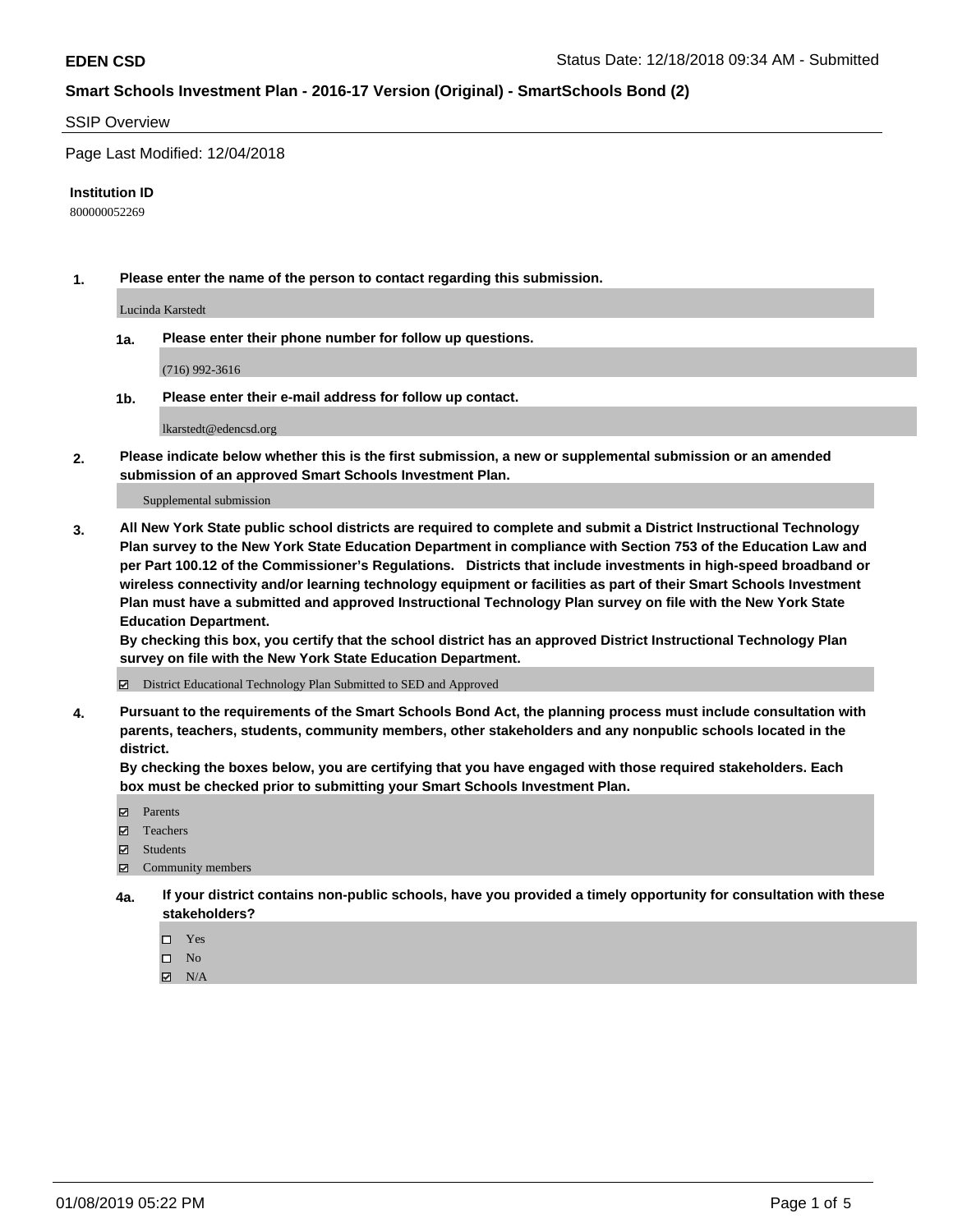#### SSIP Overview

Page Last Modified: 12/04/2018

### **5. Certify that the following required steps have taken place by checking the boxes below: Each box must be checked prior to submitting your Smart Schools Investment Plan.**

- The district developed and the school board approved a preliminary Smart Schools Investment Plan.
- $\boxtimes$  The preliminary plan was posted on the district website for at least 30 days. The district included an address to which any written comments on the plan should be sent.
- $\boxtimes$  The school board conducted a hearing that enabled stakeholders to respond to the preliminary plan. This hearing may have occured as part of a normal Board meeting, but adequate notice of the event must have been provided through local media and the district website for at least two weeks prior to the meeting.
- The district prepared a final plan for school board approval and such plan has been approved by the school board.
- $\boxtimes$  The final proposed plan that has been submitted has been posted on the district's website.
- **5a. Please upload the proposed Smart Schools Investment Plan (SSIP) that was posted on the district's website, along with any supporting materials. Note that this should be different than your recently submitted Educational Technology Survey. The Final SSIP, as approved by the School Board, should also be posted on the website and remain there during the course of the projects contained therein.**

Smart Schools Investment Plan BOE Presentation 6\_21\_17.pdf Smart Eden CSD Schools Investment Plan Narrative 2nd submission 6\_21\_17.pdf Smart Eden CSD Schools Investment Plan Narrative 2nd submission revised 11\_8\_18.pdf

**5b. Enter the webpage address where the final Smart Schools Investment Plan is posted. The Plan should remain posted for the life of the included projects.**

http://www.edencsd.org

**6. Please enter an estimate of the total number of students and staff that will benefit from this Smart Schools Investment Plan based on the cumulative projects submitted to date.**

1,561

**7. An LEA/School District may partner with one or more other LEA/School Districts to form a consortium to pool Smart Schools Bond Act funds for a project that meets all other Smart School Bond Act requirements. Each school district participating in the consortium will need to file an approved Smart Schools Investment Plan for the project and submit a signed Memorandum of Understanding that sets forth the details of the consortium including the roles of each respective district.**

 $\Box$  The district plans to participate in a consortium to partner with other school district(s) to implement a Smart Schools project.

**8. Please enter the name and 6-digit SED Code for each LEA/School District participating in the Consortium.**

| <b>Partner LEA/District</b> | <b>ISED BEDS Code</b> |
|-----------------------------|-----------------------|
| (No Response)               | (No Response)         |

**9. Please upload a signed Memorandum of Understanding with all of the participating Consortium partners.**

(No Response)

**10. Your district's Smart Schools Bond Act Allocation is:**

\$958,018

**11. Enter the budget sub-allocations by category that you are submitting for approval at this time. If you are not budgeting SSBA funds for a category, please enter 0 (zero.) If the value entered is \$0, you will not be required to complete that survey question.**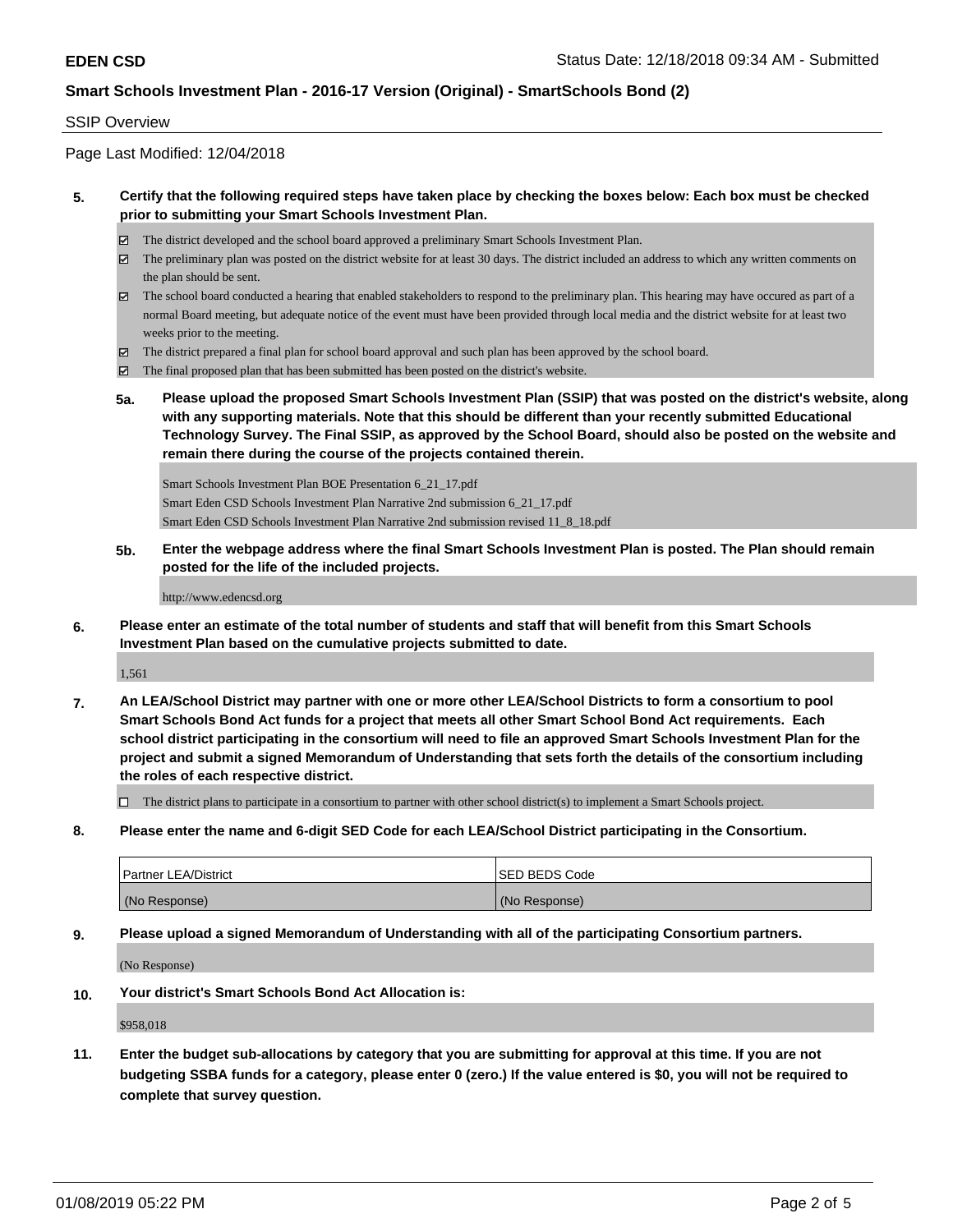# SSIP Overview

Page Last Modified: 12/04/2018

|                                       | Sub-<br><b>Allocations</b> |
|---------------------------------------|----------------------------|
| <b>School Connectivity</b>            | $\overline{0}$             |
| Connectivity Projects for Communities | $\overline{0}$             |
| <b>Classroom Technology</b>           | $\overline{0}$             |
| Pre-Kindergarten Classrooms           | 0                          |
| Replace Transportable Classrooms      | $\Omega$                   |
| High-Tech Security Features           | 294,930                    |
| <b>Totals:</b>                        | 294,930                    |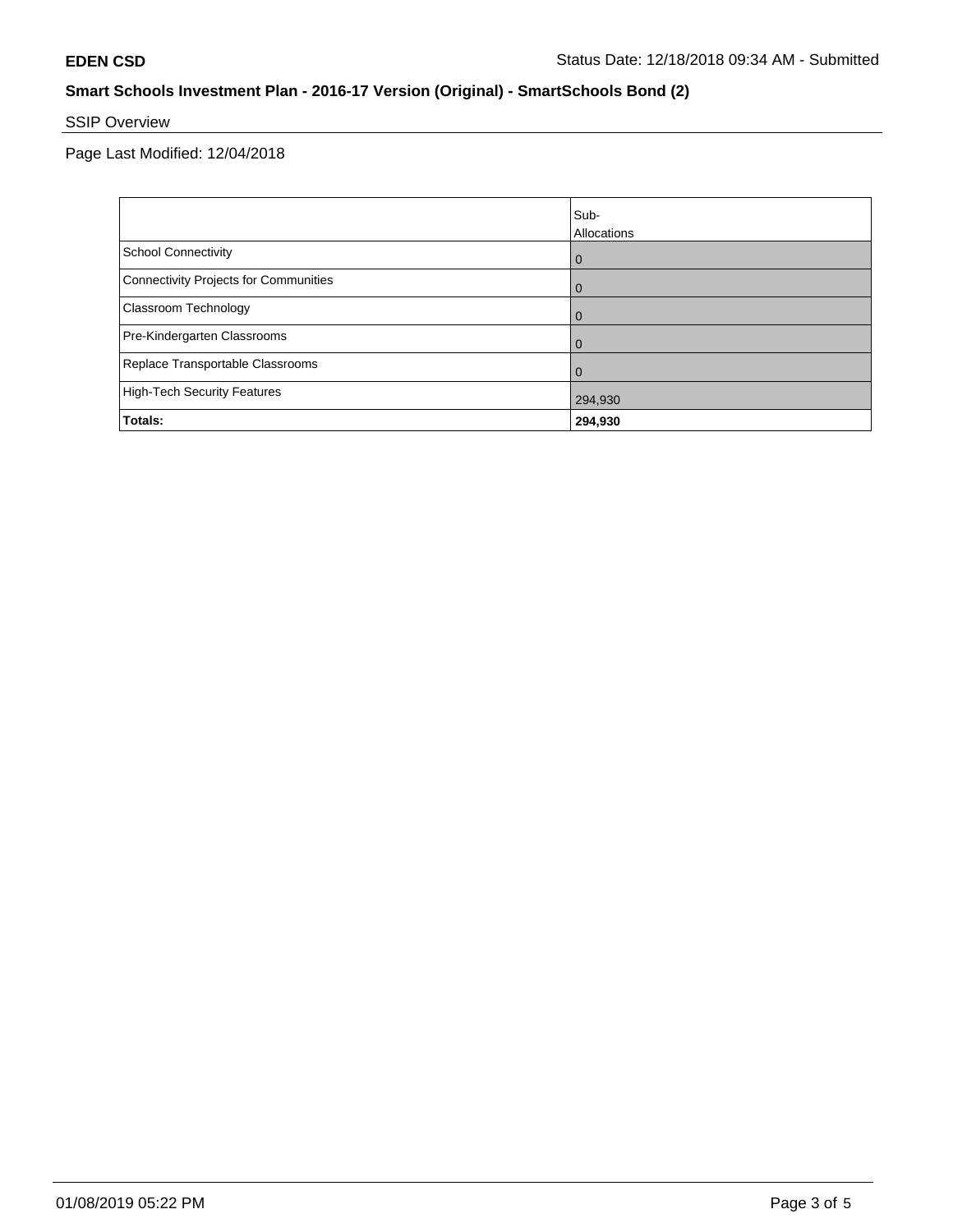### High-Tech Security Features

Page Last Modified: 12/04/2018

**1. Describe how you intend to use Smart Schools Bond Act funds to install high-tech security features in school buildings and on school campuses.**

A new digital security system, which will use Smart Schools Bond Act funds, will replace an existing outdated analog system. The upgrade will improve the district's ability to view security incidents. In addition, adding security cameras in areas not previously coved in the existing analog security system.

**2. All plans and specifications for the erection, repair, enlargement or remodeling of school buildings in any public school district in the State must be reviewed and approved by the Commissioner. Districts that plan capital projects using their Smart Schools Bond Act funds will undergo a Preliminary Review Process by the Office of Facilities Planning.** 

**Please indicate on a separate row each project number given to you by the Office of Facilities Planning.**

| Project Number  |  |
|-----------------|--|
| 141201067999BA1 |  |

#### **3. Was your project deemed eligible for streamlined Review?**

Yes

 $\square$  No

**3a. Districts with streamlined projects must certify that they have reviewed all installations with their licensed architect or engineer of record, and provide that person's name and license number. The licensed professional must review the products and proposed method of installation prior to implementation and review the work during and after completion in order to affirm that the work was code-compliant, if requested.**

By checking this box, you certify that the district has reviewed all installations with a licensed architect or engineer of record.

**4. Include the name and license number of the architect or engineer of record.**

| Name             | License Number |
|------------------|----------------|
| Shawn P. Wright  | 29492          |
| Geoffrey E. Mead | 80111          |

**5. If you have made an allocation for High-Tech Security Features, complete this table. Note that the calculated Total at the bottom of the table must equal the Total allocation for this category that you entered in the SSIP Overview overall budget.**

|                                                      | Sub-Allocation |  |
|------------------------------------------------------|----------------|--|
| Capital-Intensive Security Project (Standard Review) | (No Response)  |  |
| <b>Electronic Security System</b>                    | 221,010        |  |
| <b>Entry Control System</b>                          | (No Response)  |  |
| Approved Door Hardening Project                      | (No Response)  |  |
| <b>Other Costs</b>                                   | 73,920         |  |
| Totals:                                              | 294,930        |  |

**6. Please detail the type, quantity, per unit cost and total cost of the eligible items under each sub-category. This is especially important for any expenditures listed under the "Other" category. All expenditures must be capital-bond eligible to be reimbursed through the SSBA. If you have any questions, please contact us directly through smartschools@nysed.gov.**